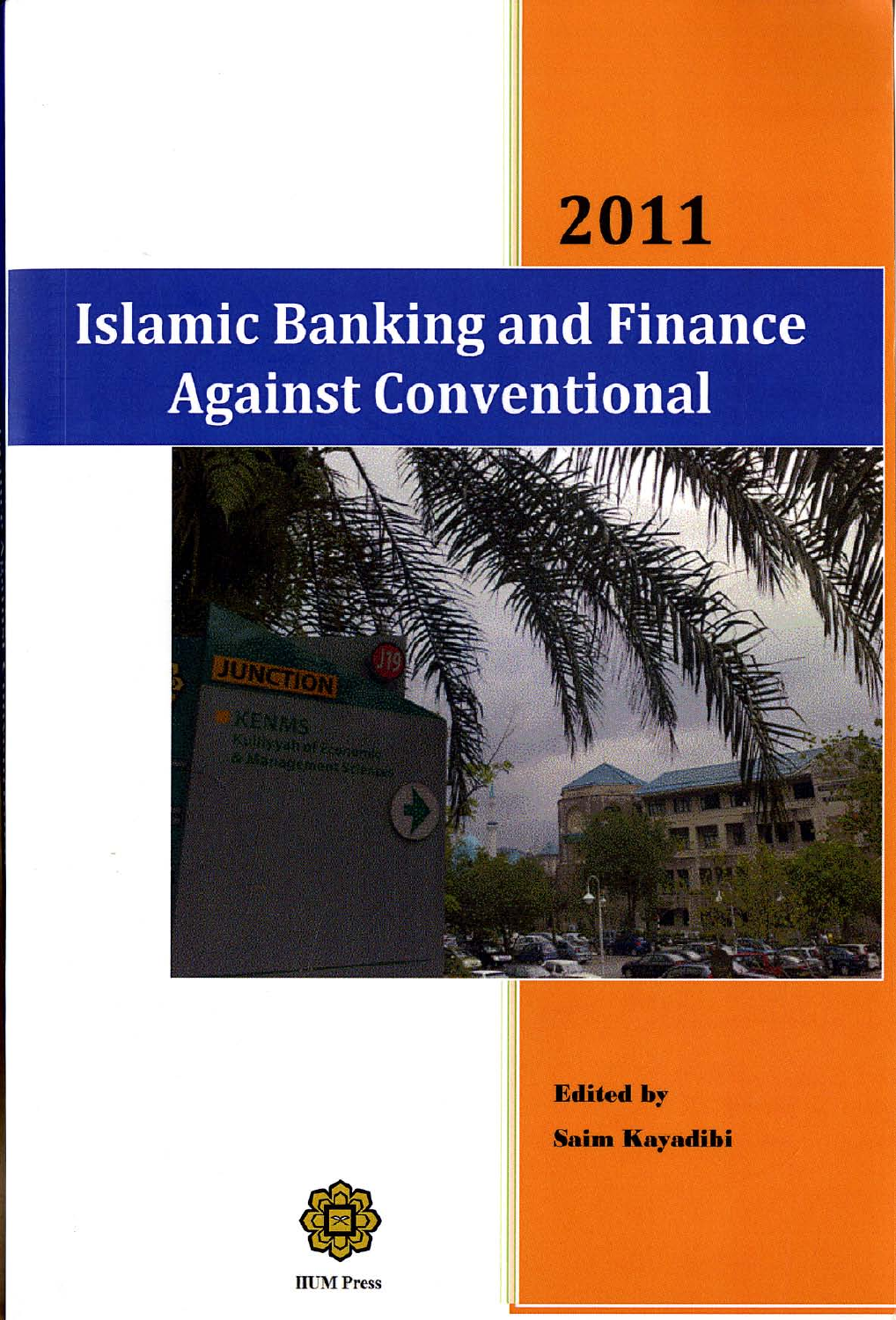## **Islamic Banking and Finance Against Conventional**

**Edited by** 

Saim Kayadibi



**IIUM Press**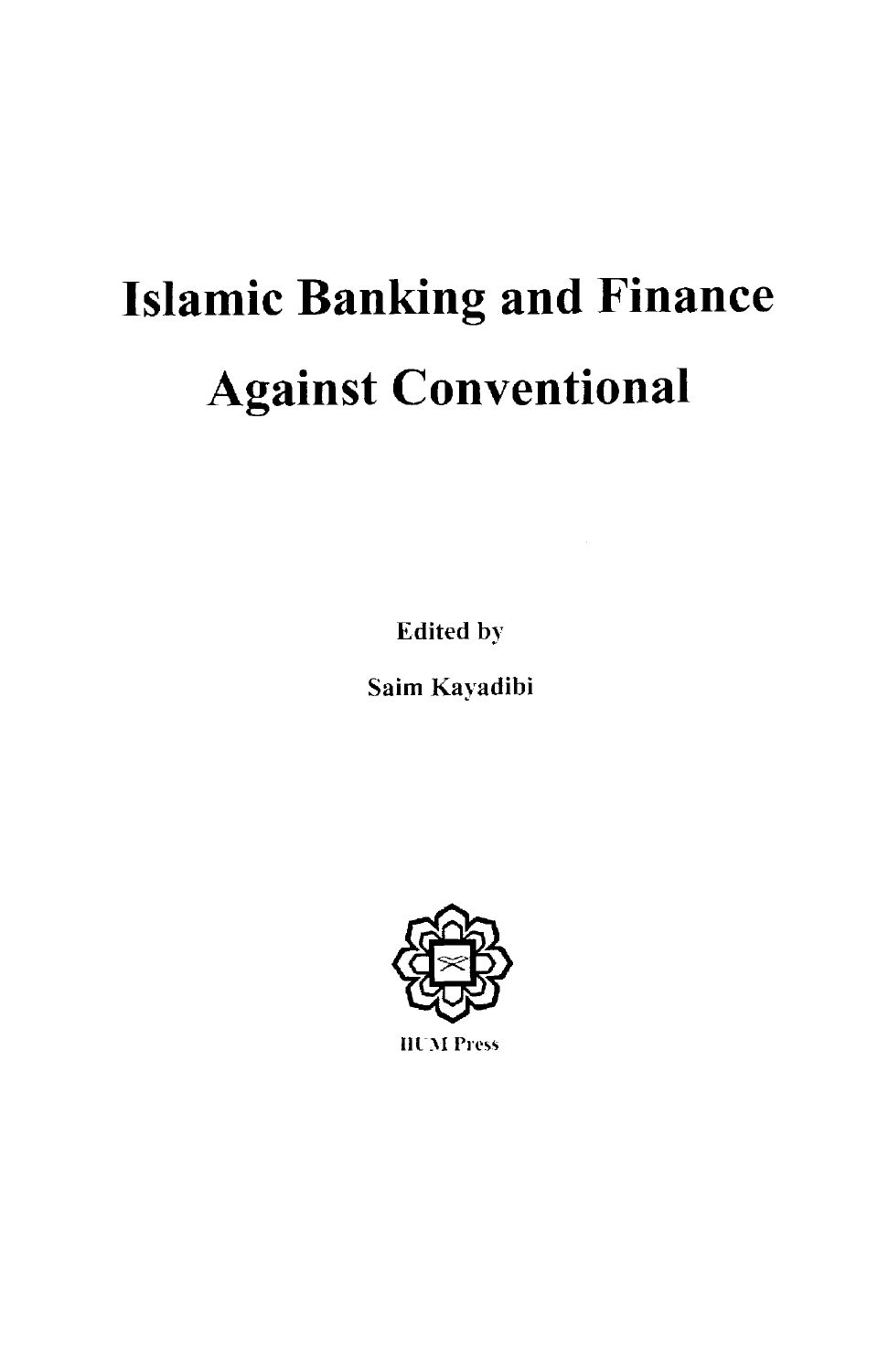#### Published by **HUM Press** International Islamic University Malaysia (IIUM) First Edition 2011 © IIUM Press. IIUM

All rights reserved. No part of this publication may be reproduced. stored in a retrieval system, or transmitted, in any form or by any means, electronic, mechanical, photocopying, recording, or otherwise, without any prior written permission of the publisher.

Perpustakaan Negara Malaysia Cataloguing-in Publication Data Kayadibi, Saim Islamic Banking and Finance Against Conventional / Saim Kayadibi Pages: 229 Bibliography: p. 218 ISBN: 978 967 418 1178

**Printed by IIUM** Press International Islamic University Malaysia (IIUM) Gombak, Kuala Lumpur.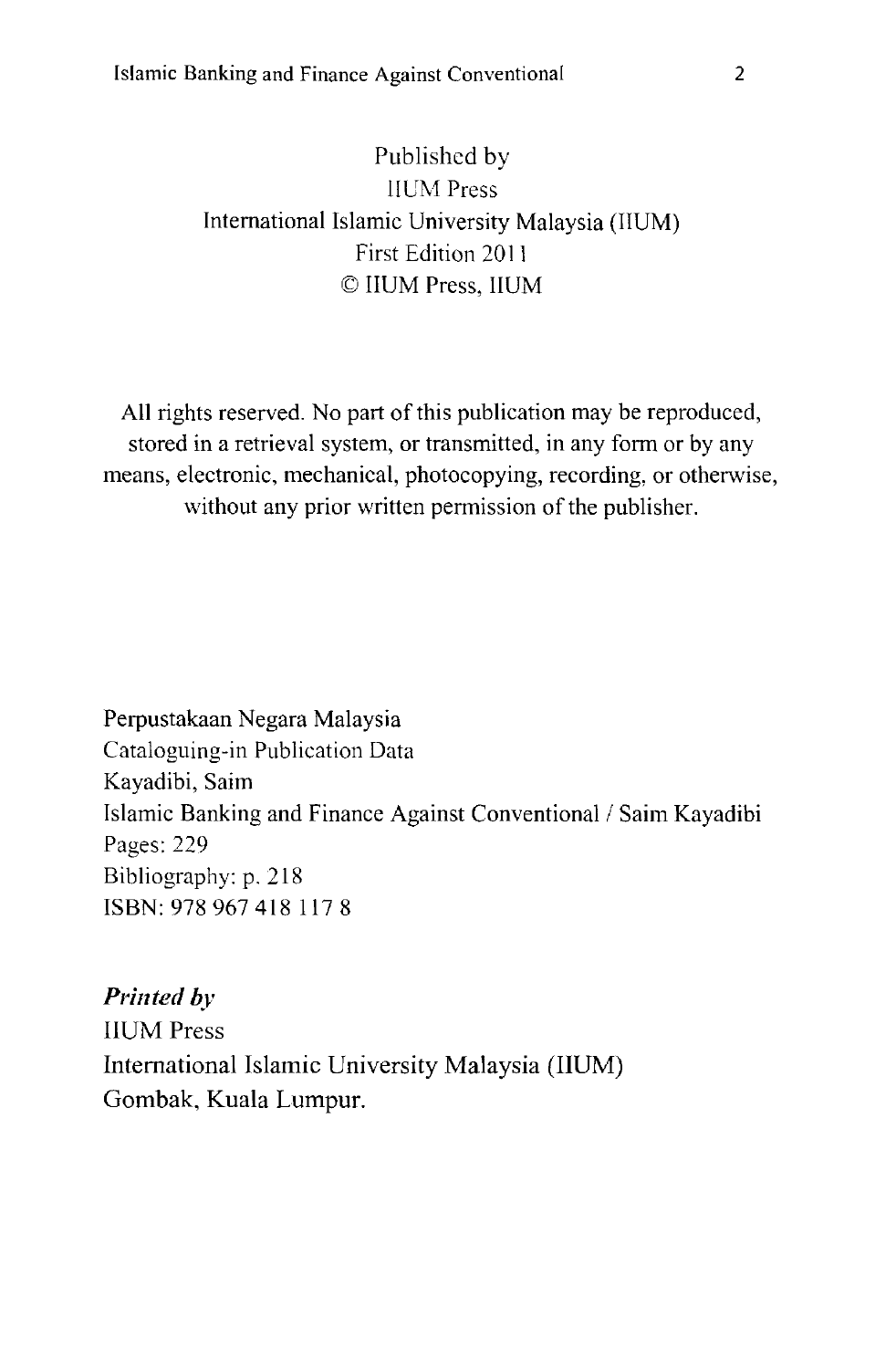### Contents

| Islamic banking and finance - an on-going underground war against |  |
|-------------------------------------------------------------------|--|
|                                                                   |  |
| Conventional and Islamic Banking System in Malaysia 36            |  |
|                                                                   |  |
| Differences between Islamic Credit Card and Conventional Credit   |  |
|                                                                   |  |
|                                                                   |  |
|                                                                   |  |
| Takaful As an Alternative to Conventional Insurance  85           |  |
|                                                                   |  |
| Malaysia Airline And Airasia Share-Swap Deal: In Islamic          |  |
|                                                                   |  |
|                                                                   |  |
|                                                                   |  |
| Islamic Bond (Sukuk) in the Contemporary Economic and Finance     |  |
|                                                                   |  |
|                                                                   |  |
|                                                                   |  |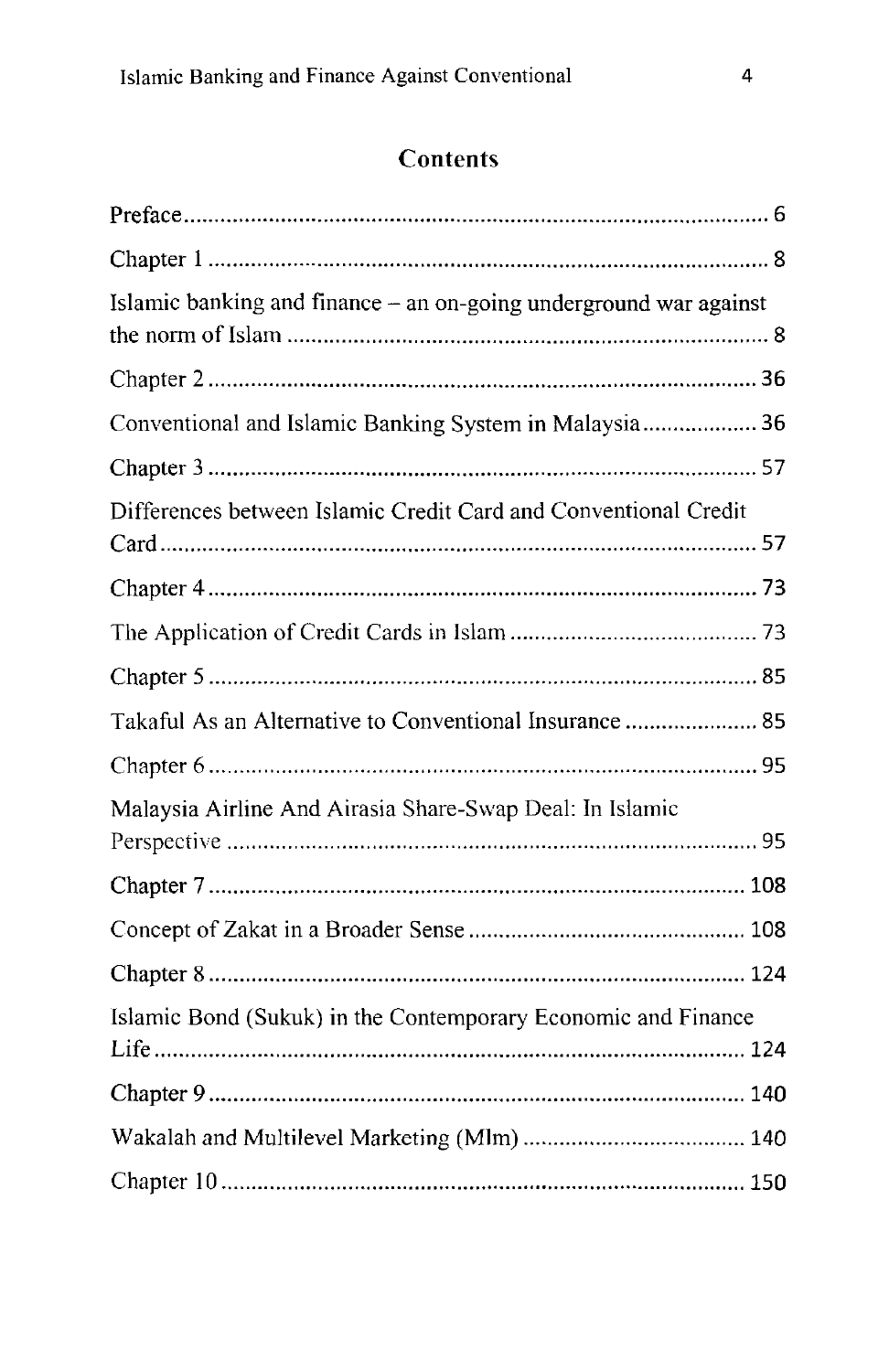| The Legality Of Bay Bithaman Ajil And Its" Issues 157            |
|------------------------------------------------------------------|
|                                                                  |
| Bay" Al-, Einah: View of Scholars And Specification On Malaysia  |
|                                                                  |
|                                                                  |
| The Contract of Sale: From The Perspective Of Buying Commodities |
|                                                                  |
|                                                                  |
| Conventional Insurance: Is It Shariah Compliance? 206            |
|                                                                  |